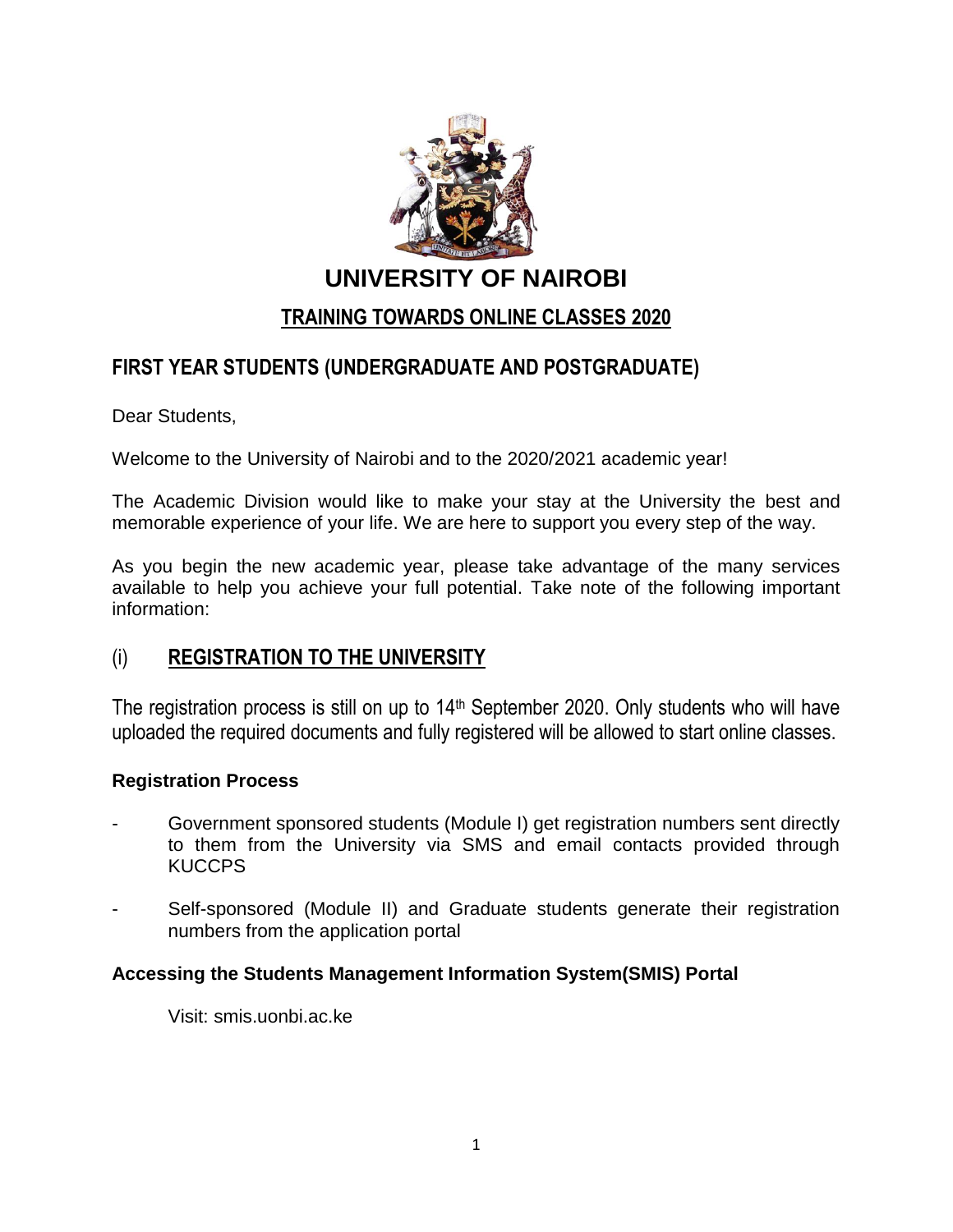### **Accessing the Registration Portal**

Click to Registration portal and follow the instructions: www.uonbi.ac.ke/online-registration

### **Login details:**

### **(a) Government Sponsored students(Module I)**

User name: Student Registration Number Password: School index number

### **(b) Self Sponsored students (Module II)**

User name: Student Registration number Password: Application reference number

#### **(c) Postgraduate students**

User name: Student Registration number Password: Application reference number

## (ii) **TRAINING ON USE OF ONLINE PLATFORMS**

# **Monday 7 th - Friday 18th September,2020 Sensitization/Training on Online Learning**

All students are required to attend the mandatory sensitization/training sessions.

### (iii) **INTER/INTER FACULTY TRANSFERS**

#### **Monday 7 th - Friday 14th September, 2020**

This process is online. The application portal will be activated at midnight on  $6<sup>th</sup>$ September 2020.

- The Transfer fee is Kshs.1,000/- payable at any ABSA Bank, Account Number 030948245531, Branch Queensway
- $\triangleright$  The outcome of your application will be communicated within fourteen (14) days after the deadline for applications
- $\triangleright$  The deadline for application is 14<sup>th</sup> September 2020

#### **How to Login:**

 $\triangleright$  Log in to student portal: smis.uonbi.ac.ke